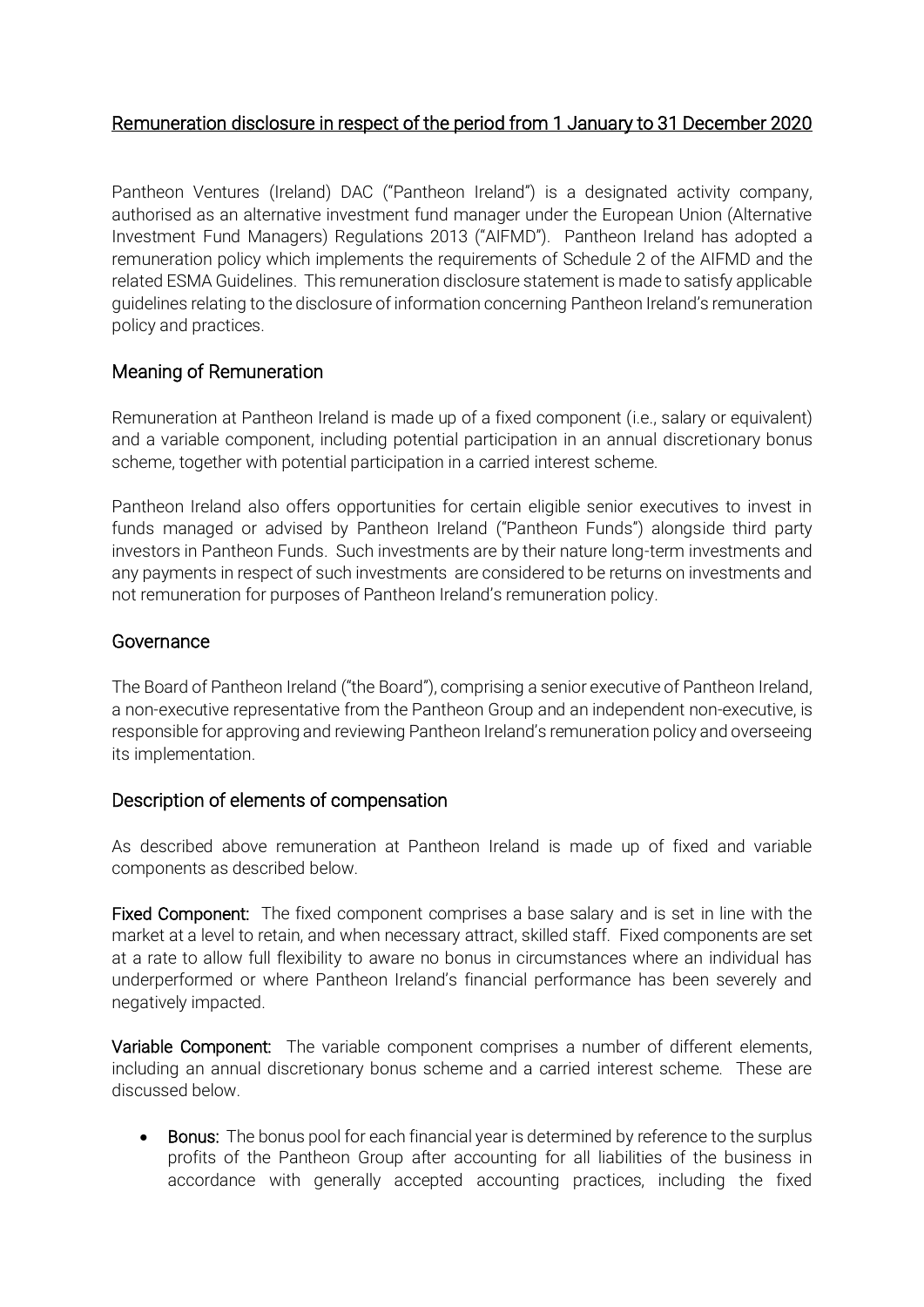components described above. Bonus payments are awarded at the discretion of Pantheon Ireland and may be subject to conditions, deferral or retention (in whole or in part), vesting, cancellation or clawback, as determined by Pantheon Ireland, in accordance with applicable regulatory requirements and industry practice. Where awards are subject to vesting over a multi-year period, payment may be subject to downwards adjustment at the end of each year during the vesting period, based on a retrospective assessment of performance during the performance period in relation to which the bonus was awarded and subsequent events. In some cases, awards may be made in the form of phantom equity, where payment of the award is deferred until a future date and the value of the award is linked to performance of the business at such future date, as compared to the performance of the business on the date of the award.

• Carried Interest: In order to incentivise senior executives to maximise the performance of investment programs managed by the Pantheon Group, Pantheon shares carried interest arising in relation to Pantheon Funds with certain senior executives. Each year carried interest points are assigned, at the discretion of Pantheon, to Pantheon executives, based on role, contribution and performance. Carried interest points are typically subject to vesting over a period of time and act as a long-term incentive to ensure aligned interests on investment performance and retention of key staff. Payment of carried interest is typically only made once the investors in the relevant fund have received back all contributed capital plus a preferred return. In accordance with guidance on remuneration issued in connection with the AIFMD, Pantheon treats carried interest as remuneration and regards the basis upon which carried interest is structured and payable as meeting the risk alignment, award process and pay-out process requirements of the AIFMD Remuneration Code without the need for further deferral or performance adjustment beyond the date on which such carried interest payments are actually made.

#### Determination of remuneration awards

In making decisions concerning the award of variable remuneration to any individual, the Board, or its delegated committee, takes into account Pantheon Ireland's performance, the performance of the business unit concerned and the performance of the individual against agreed objectives during the period under review as well as the individual's risk management and compliance behaviour. Identified Staff (as described below) are also assessed on a multiyear framework. The process for determining bonus is sufficiently flexible to allow for no bonus to be awarded either where an individual has underperformed or where Pantheon Ireland's financial performance has been severely and negatively impacted.

As part of the process, input is sought from the compliance function on the extent to which individuals have met Pantheon Ireland's compliance standards, and the Risk committee provides input on whether there have been any failures of risk management or any actions which have had a material impact on the risks or financial stability of the business. Staff responsible for Compliance and Risk Management will be assessed on the objectives of their functions rather than the performance of the business unit they oversee.